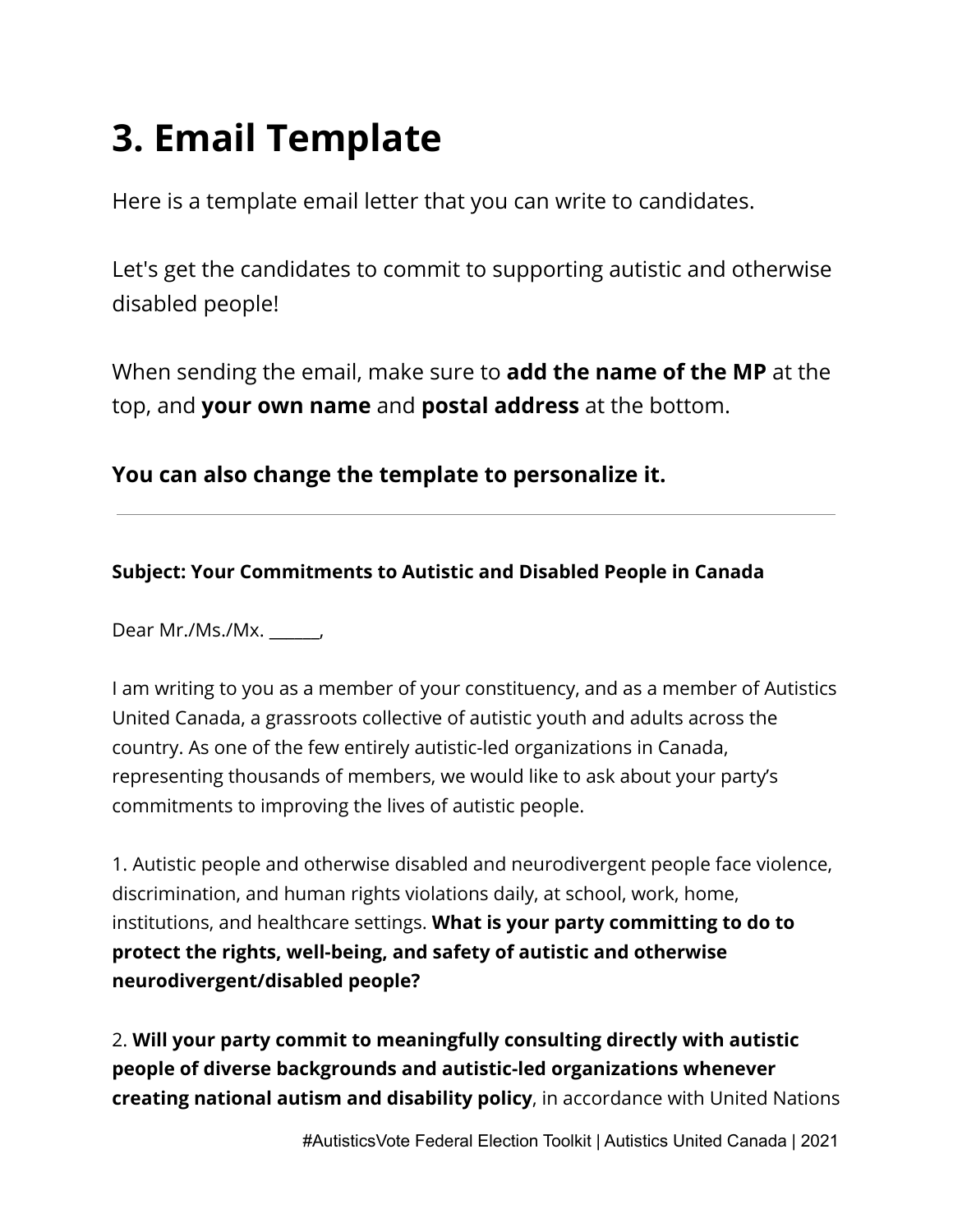Convention on the Rights of Persons with Disabilities and General comment No. 7 (2018) on the participation of persons with disabilities?

3. Canada ranks second last in health care among high-income countries (Schneider et al., 2021). The lack of universal pharma care, vision care, and dental care have been identified as concerns. **Will your party implement a universal, single-payer public pharma care, vision, and dental care system? If elected, when will this happen?**

4. Autistic people have protested harmful interventions for decades. Applied Behaviour Analysis, a costly intervention, has been widely reported to cause long-term trauma, maladaptive compliance, and vulnerability to abuse (Brown, 2014; Dawson & Fletcher-Watson, 2020; Gardner, 2017; Milton, 2018; Sandoval-Norton & Shkedy, 2019; Wilkenfeld & McCarthy, 2020). ABA has historical and ongoing links to gay and gender-non-conforming conversion therapy, which the federal government has already moved to ban (Pyne, 2020). As well, pseudoscience "cures" for autism are still marketed in Canada and sold by Canadian health care providers (Lindsay, 2020; Weeks, 2019).

**Will your party resolve to take stronger measures to ban harmful "treatments" for autism such as Applied Behavioural Analysis, Miracle Mineral Solution, chelation, and fecal matter transplant therapy, and fund neurodiversity-affirming, trauma-informed supports created with autistic consultation in their place? If so, when can we expect this to happen?**

5. To ensure that all disabled people have access to safe, affordable, and accessible housing, **will your party commit to desegregate housing by closing institutions and re-routing funding towards independent supported living, and funding more than the inadequate 20% new accessible housing targeted in the National Housing Strategy? If elected, what targets will your party commit to and when can we expect they will be achieved?**

6. Augmentative and Alternative Communication (AAC) users, including those newly hospitalized during the pandemic and requiring assistive technology, face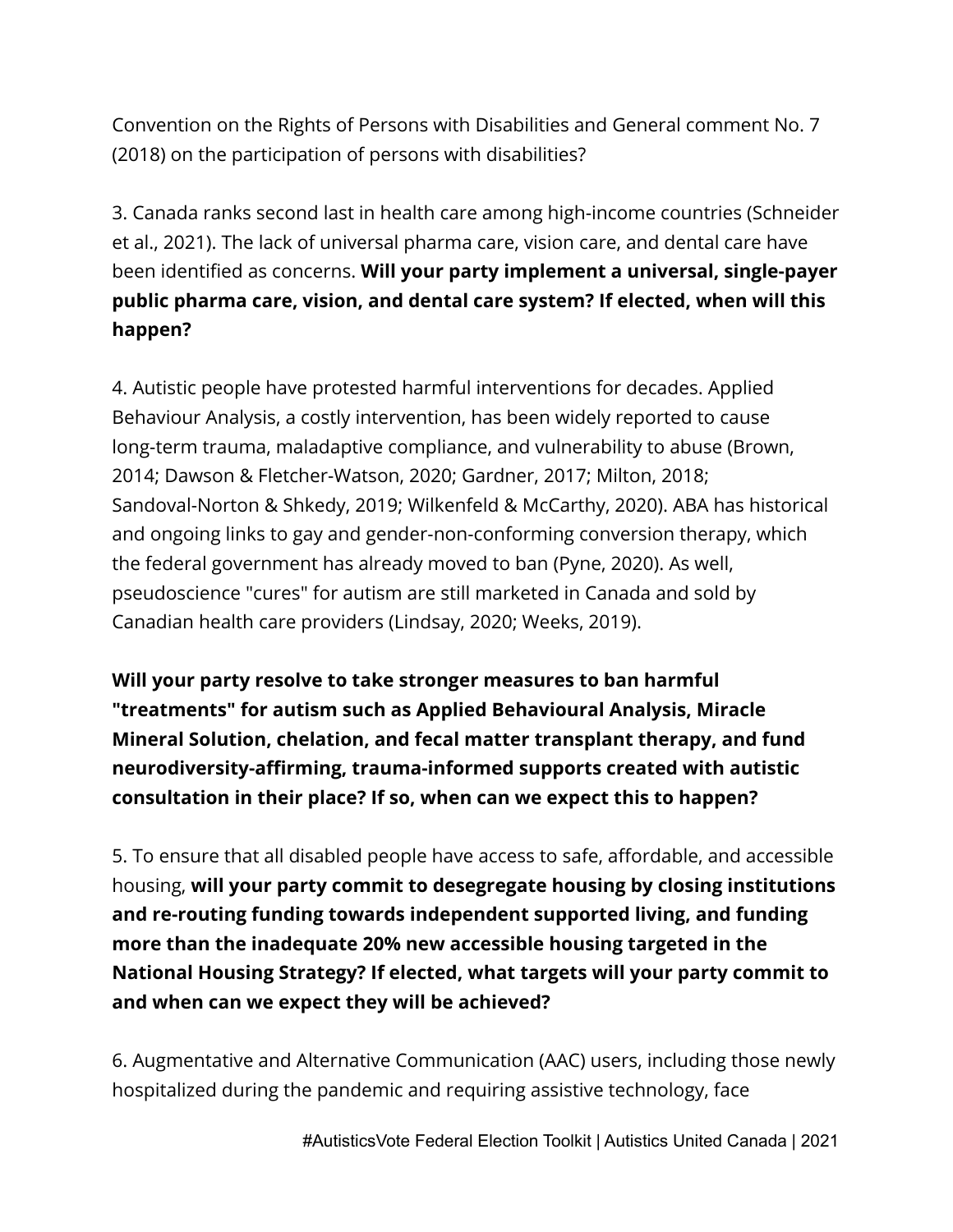significant barriers due to inaffordability and maltreatment by school and health care providers (Ganz, 2015; Lindsay, 2010; McQuigge, 2020). **Will your party commit to funding affordable early access to AAC and creating a national education program led and informed by AAC users to train health care providers, educators, and other professionals working with autistic and otherwise AAC-using people?**

7. While Canadians receiving CERB received up to \$38,000, the support offered to disabled people was a mere \$600 one-time payment to Disability Tax Credit recipients. **Is your party committed to reforming the benefits system such as the DTC and reducing poverty among disabled people in Canada? Will your party commit to working alongside provincial and territorial governments and Indigenous peoples to create a universal guaranteed basic income program? If elected, how and when would your party plan to implement reforms?**

8. The passage of Bill C-7 in March 2021 dramatically expanded eligibility for Medical Assistance in Dying to include disabled people not near end-of-life. Human rights and disability justice experts and UN officials have warned that this expansion discriminates against disabled people and lacks adequate safeguards. We are gravely concerned about how disabled people, particularly people with intellectual and developmental disabilities, disabled BIPOC, disabled people in poverty, and other multiply marginalized disabled people, are being coerced and pressured to receive MAiD due to systemic inequities, extreme lack of critical health care, supports and services, and ableist institutional bias.

**Will your party commit to reforming MAiD legislation to align with Article 6 and 26 of the UN ICCPR and the Vulnerable Persons Standard, by: 1) restoring more stringent safeguards to protect those vulnerable to**

**coercion?**

**2) implementing safeguards that disabled people who request MAiD are guaranteed meaningful, timely alternatives to access disability services and supports?**

**3) collecting and publicly reporting comprehensive data about MAiD (including disaggregated demographic data) to assess whether Canada's**